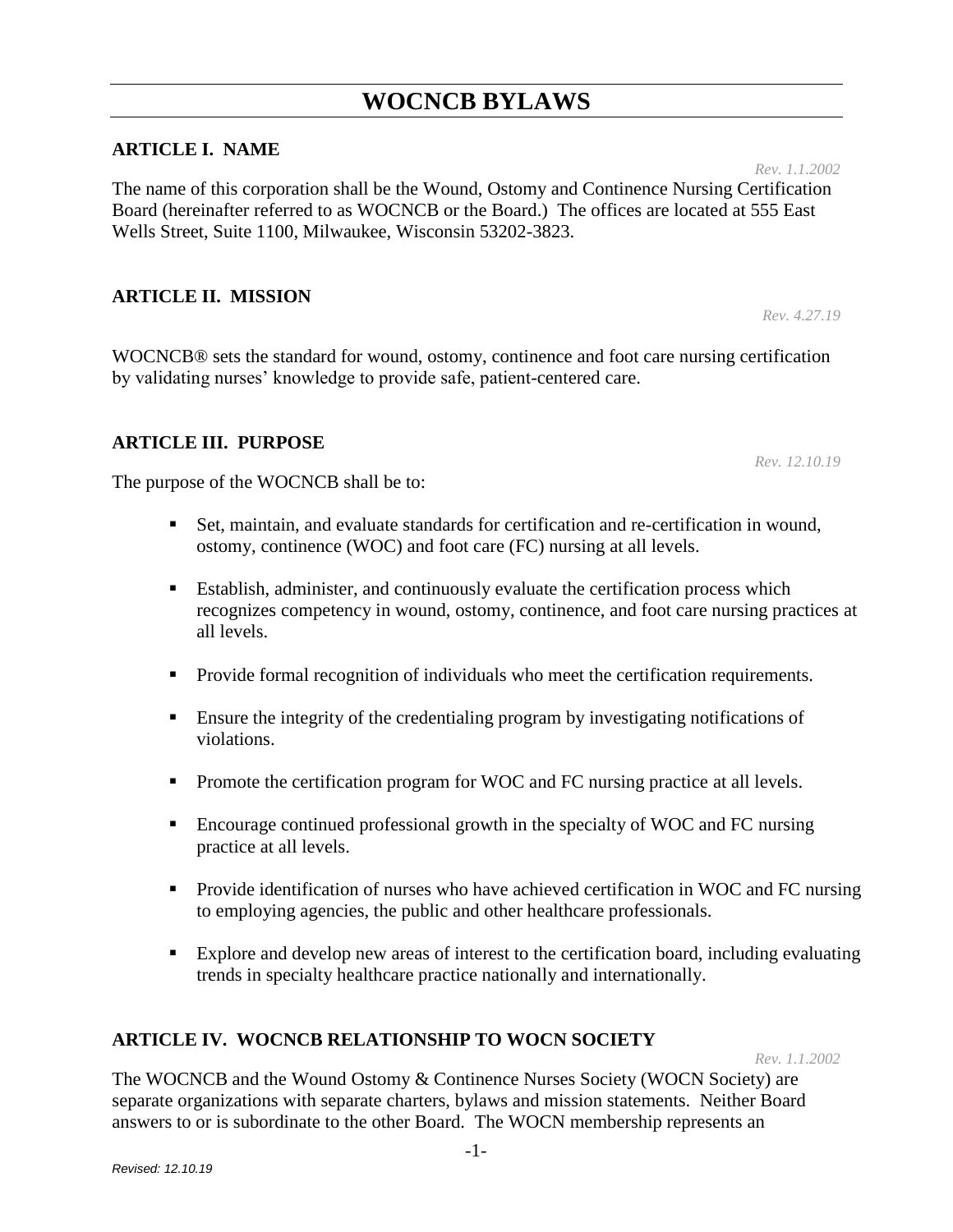important healthcare consumer group for the WOCNCB. Therefore, communication between the two organizations is ongoing.

# **ARTICLE V. BOARD MEMBERS**

# **Section 1. Composition of Board and Eligibility Requirements**

*The WOCNCB Board of Directors shall consist of:*

- A. Eleven *voting* members, including:
	- Ten WOCNCB-certified RNs who collectively represent all WOCNCB Certificants in each credentialed specialty. The Board of Directors shall include a President, President-Elect and Financial Officer, and
	- One public member who represents the interests of the healthcare consumer\* and whose skills and attributes contribute to Board governance and strategic planning.
		- \* The Certification Board (WOCNCB) uses the term "consumer" to define a broad range of individuals using our services. These include:
			- Patients and families Patient Advocacy organizations
			-
			- Other health professionals
			- Employers
- B. The Immediate Past President:
	- To serve as a non-voting member for a one-year term immediately following the completion of his/her term as President.
	- Will vote if needed as a tie-breaker for the Board.
- C. Past Board member(s) as needed:
	- $\blacksquare$  To serve as non-voting member(s) in a support capacity.

The filling of Board member seats will be overseen by the Nominations Committee, so that the *voting* and selection process includes qualified candidates from various regions of United States and when possible, ensures that board composition is balanced in terms of credential type.

# *Eligibility requirements include:*

- A. Current WOCNCB credentials (except for the public member).
- B. Skills and attributes required for Board governance as defined by the Nominations Committee.
- C. E-mail and Internet capabilities.

*Anti-Discrimination Policy:*

*Rev. 12.10.19*

• Regulatory agencies • WOC and FC nurse clinicians at all levels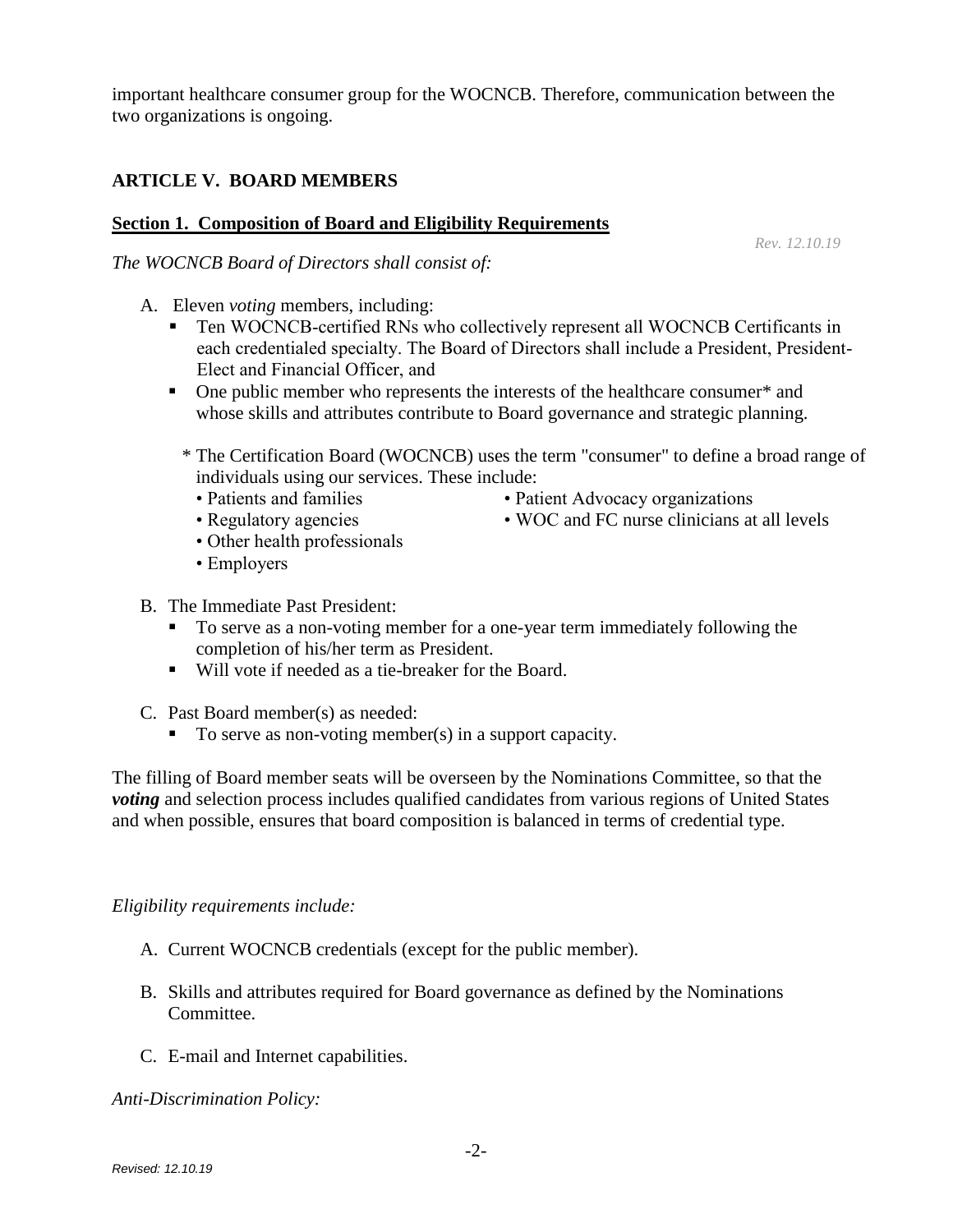Board members will not be discriminated against on any basis that would violate any applicable laws.

# **Section 2. Term of Board Membership**

- A. Voting Board members are elected for four-year terms with an optional 1 or 2 year extension in order to maintain even, staggered terms.
- B. Board members are eligible for re-election for one additional, consecutive or non-consecutive four-year term.
- C. The Public Member is appointed for a two-year term and may serve a maximum of two terms.
- D. The President-Elect and non-voting Immediate Past President shall serve one-year terms and are not eligible for re-election.
- E. The President and Financial Officer shall serve two-year terms and are not eligible for reelection to the same position. The Financial Officer shall be eligible to serve as President.
- F. Newly elected Board members will begin an orientation at the Fall Board Meeting. Elected terms will begin on January 1.

# **Section 3. Election to the Board**

#### *Rev. 12.10.19*

*Rev. 12.10.19*

- A. Board members, with the exception of the Financial Officer, Public Member, and President-Elect, shall be elected by WOCNCB certificants via mail or electronic ballot.
- B. WOCNCB certificants shall have until the printed deadline on the ballot to postmark, fax or electronically submit their ballot.
- C. Candidates receiving the highest number of votes from the ballots returned shall win the election.
- D. In the case of a tie for a position on the Board, the Board of Directors shall vote to break the tie.
- E. Election results will be published in the newsletter and posted on the WOCNCB website.

# **Section 4. Appointments to the Board**

*Rev. 12.29.10*

A. The public member is presented by the President and appointed with majority approval of the Board.

### **Section 5. Unfulfilled Term**

*Rev. 12.29.10*

A. Members of the Board who are unable to fulfill the term of their service may be replaced and a new member will be presented by the President and appointed with majority approval of the Board.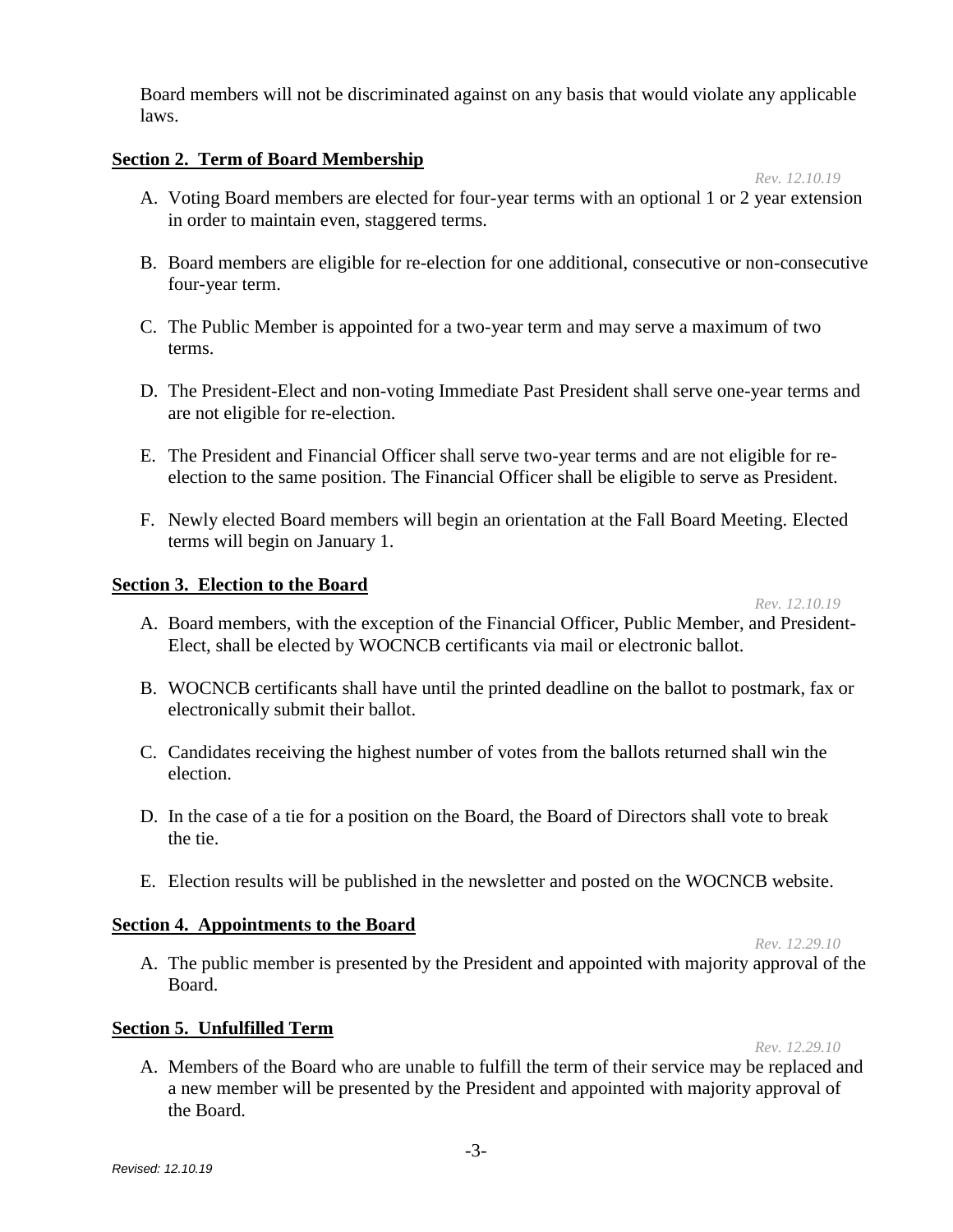- 
- *Revised: 12.10.19*

B. In the event the President is unable to fulfill the term of presidency, the President-Elect or Immediate Past President will fulfill the term.

#### **Section 6. Duties of Voting Board Members**

Board members shall:

- A. Conduct business according to the mission and purpose of the WOCNCB.
- B. Develop and administer the certification programs.
- C. Fulfill their duties according to "Board Member Job Descriptions" as outlined in Article VII.

#### **Section 7. Conflict of Interest**

- A. The WOCNCB adheres to a strict Conflict of Interest Policy. (See Policy Manual)
- B. Each member of the WOCNCB or its committees shall sign a Conflict of Interest Policy Agreement upon joining the Board and a Conflict of Interest Disclosure Statement annually. (See Policy Manual)

#### **Section 8. Finances**

- A. There are no WOCNCB dues.
- B. The fiscal year shall be January 1 to December 31.
- C. Annually, the Financial Officer, with the assistance of the management firm, will prepare a budget, including a line-item justification, for presentation to the Board.

### **ARTICLE VI. OFFICERS**

#### Section 1.

#### **President**

- A. The President shall assume office after serving the one-year term as President-Elect.
- B. The term of office is two years and begins on January 1.

A. Members of the Board shall elect the WOCNCB President-Elect.

C. The two-year term of office shall take precedence over the four-year term as a Board member.

#### Section 2.

# **President-Elect**

*Rev. 12.10.19*

*Rev. 12.10.19*

*Rev. 12.10.19*

*Rev. 4.18.12*

*Rev. 12.29.10*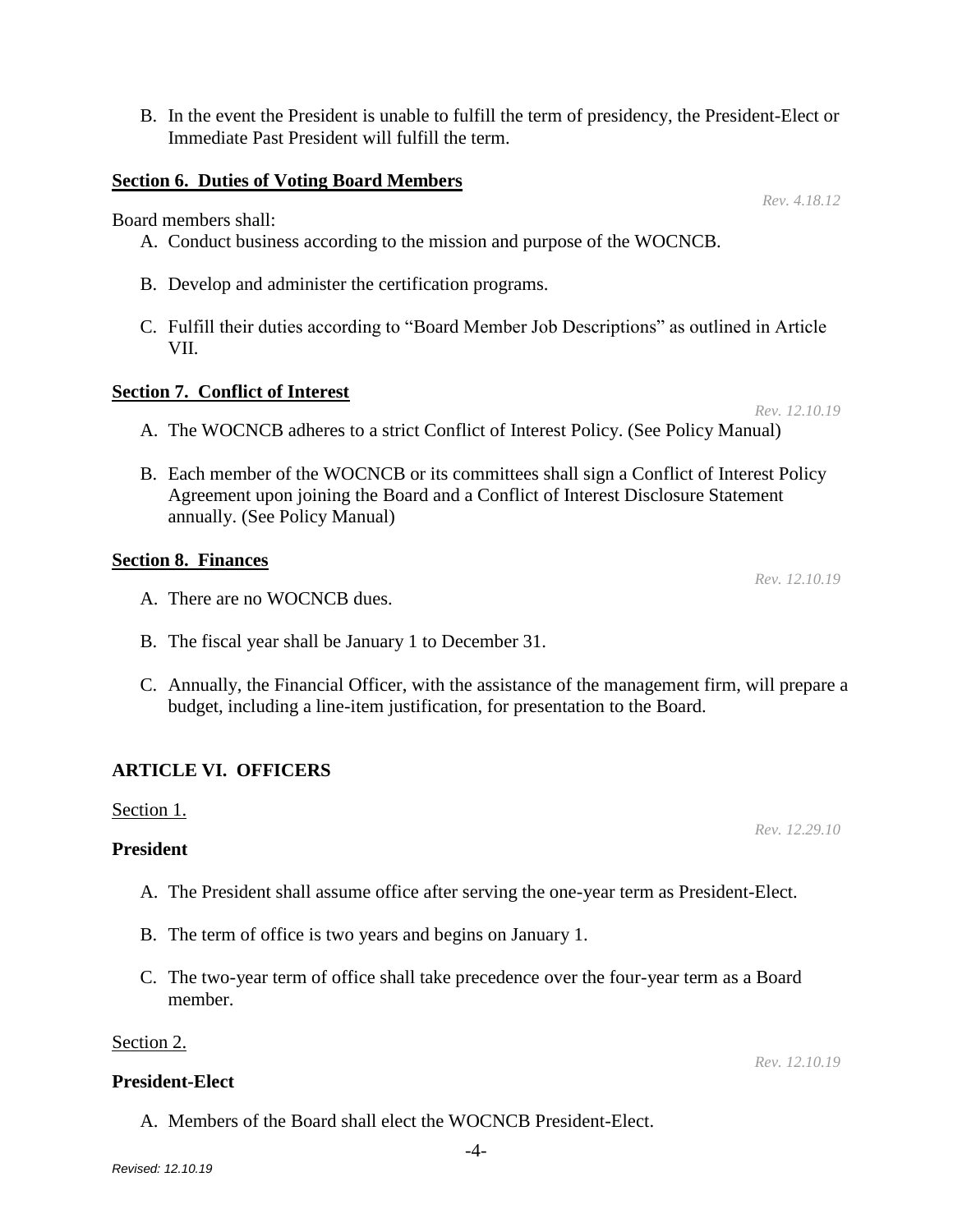B. Election of the President-Elect shall take place at the Board meeting held in the spring.

- C. The election will be held by secret ballot, and the individual receiving the majority vote will assume the office of President-Elect.
- D. The term of office is one year and takes precedence over the four-year term as a Board member beginning on January 1.
- E. After serving the one-year term of office, the President-Elect will assume the office of President.

# Section 3.

# **Financial Officer**

- A. Members of the Board shall elect the WOCNCB Financial Officer.
- B. The election of the Financial Officer shall take place at the Board meeting held in the spring.
- C. The term of office is two-years and takes precedence over the four-year term as a Board member beginning on January 1.

# **ARTICLE VII. BOARD MEMBER JOB DESCRIPTIONS**

*Rev. 12.29.10*

*Rev. 12.10.19*

The duties of the Board members shall be such as are implied by the respective titles except as otherwise stated in these Bylaws, and the following specific duties:

*Rev. 12.10.19*

A. President:

The President shall be responsible for the supervision of the day-to-day operations of the WOCNCB in accordance with its Bylaws and Policy and Procedures documents.

The WOCNCB President's specific responsibilities are to:

- 1. Preside over Board meetings/conference calls.
- 2. Serve as an ex-officio member of all committees.
- 3. Act as the liaison with the WOCNCB testing agency.
- 4. Initiate and respond to all official WOCNCB correspondence.
- 5. Direct the management firm to facilitate Board activities.
- 6. Authorize non-budgeted expenditures up to \$ 1,500.
- 7. Approve and sign checks
- 8. Oversee the participation and performance of Board members.
- 9. Monitor completion of annual Conflict of Interest Disclosure Statements.
- 10. Ensure Board member adherence to Conflict of Interest Policy.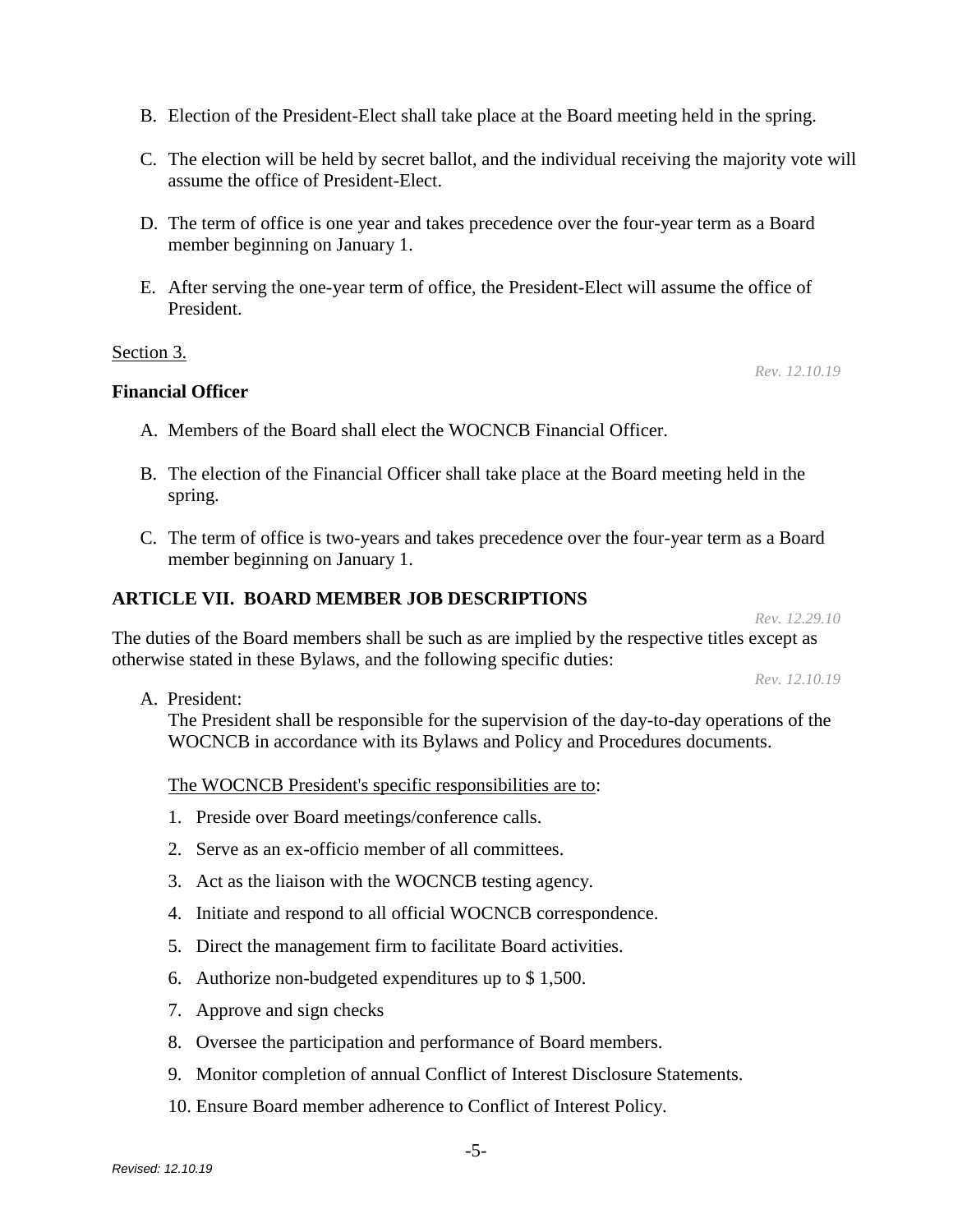11. Appoint the Board Liaisons to the standing/ad hoc committees as needed.

12. Perform other duties as necessary to the office of the President.

B. President-Elect:

The President-Elect shall be a member of the Board of Directors and shall perform the duties of the President in the absence or incapacity of the President. Once elected the President-Elect will assume an evolving role that encompasses the following:

- 1. With the assistance of the President, manage all WOCNCB contracts, including negotiations, with testing agency, management firm, strategic planning firm, etc.
- 2. Perform such other duties and have such powers as the Board of Directors may assign.

*Rev. 12.29.10*

*Rev. 12.10.19*

C. Immediate Past President:

The Immediate Past President shall assist the President in performing duties and serve in an advisory capacity to the Board. The Immediate Past President will have voting privileges if there is a tie vote among current Board members.

*Rev. 12.10.19*

D. Financial Officer:

The Financial Officer shall be in charge of the WOCNCB funds and financial records, present financial reports to the Board and work closely with the management firm to manage the organization's funds.

The Financial Officer's specific responsibilities are to:

- 1. Attend all WOCNCB meetings and participate in all WOCNCB conference calls.
- 2. Prepare an annual budget.
- 3. Oversee accounting procedures.
- 4. Oversee income collection.
- 5. Oversee disbursements and investments.
- 6. Oversee the external auditing process.
- 7. Approve and sign checks
- 8. Report to the Board on financial status of the organization.
- 9. Perform other duties as assigned by the WOCNCB President.
- 10. Assist Committee Chairs with preparing committee budgets each year.

 $11.$ .

E. Board Members:

*Rev. 12.10.19*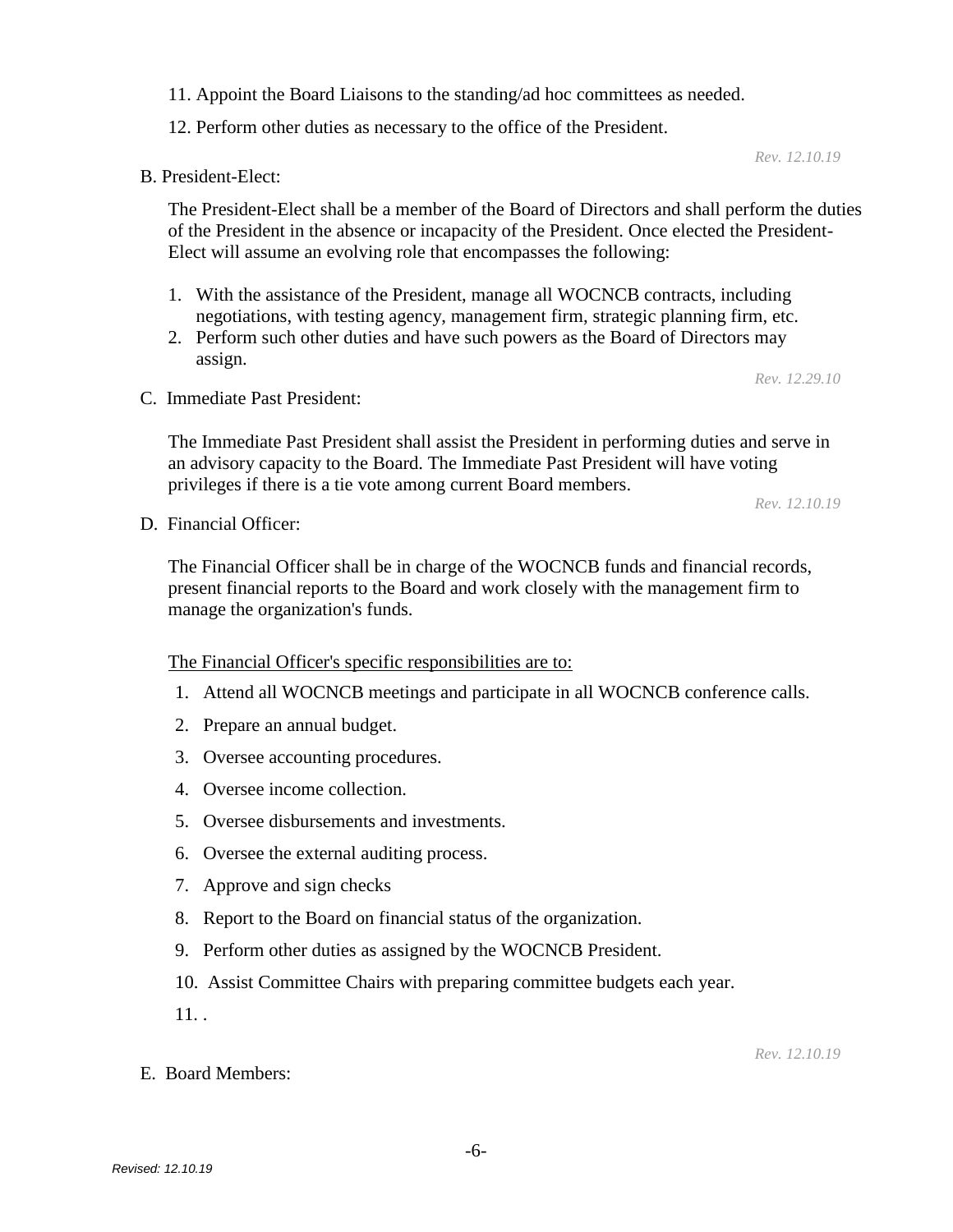Each Board Member is responsible for contributing to Board governance and strategic planning.

Board Members' specific responsibilities are to:

- 1. Participate in all WOCNCB Board meetings and conference calls.
- 2. Determine and advance the organization's mission and purposes
- 3. Ensure effective organizational planning
- 4. Act as a resource and financial oversight
- 5. Determine, monitor, and enhance programs and services
- 6. Promote the organization's image
- 7. Ensure legal and ethical integrity and maintain accountability
- 8. Recruit and orient new Board members and assess Board performance.
- 9. Assist in implementation of key initiatives as established by the Board and in the Strategic Plan.
- 10. Transact the general business and affairs of the WOCNCB including contractual relationships and the review of Bylaws, policies, and procedures.
- 11. Maintain confidentiality of the certification process.
- 12. Comply with the Conflict of Interest Policy and sign annual Conflict of Interest Disclosure Statement.
- 13. Serve as liaison/chairperson or committee member as appointed by the President.
- 14. Perform other duties as assigned by the President.

*Rev. 12.10.19*

F. Public Member:

The Public Member is a Member of the Board with voting privileges and by his/her membership represents the interests of the healthcare consumer.

# In addition to #1 through #14 in Section E. (above) the Public Member's specific responsibilities are to:

1. Serve as Chair of the Audit Committee.

# **ARTICLE VIII. CODE OF CONDUCT**

**Section 1. Confidentiality**

The Board of Directors and members of its committees shall keep all records and proceedings completely confidential as identified in the forms related to confidentiality in the Policy and Procedure manual and from the testing agency, unless specifically authorized by the President.

*Rev. 12.10.19*

*Rev. 12.10.19*

### **Section 2. Removal from service**

Any Board or committee member may be removed from the Board or a committee for causes including, but not limited to, violation of any of the Bylaws, policies, procedures, or for public conduct prejudicial to the best interests of WOCNCB. Specific causes for removal may include, but shall not be limited to, the following:

- a. Representation of WOCNCB for professional activity
- b. Evidence of misrepresentation
- c. Proof of clinical or professional misconduct or conviction, at the discretion of the Board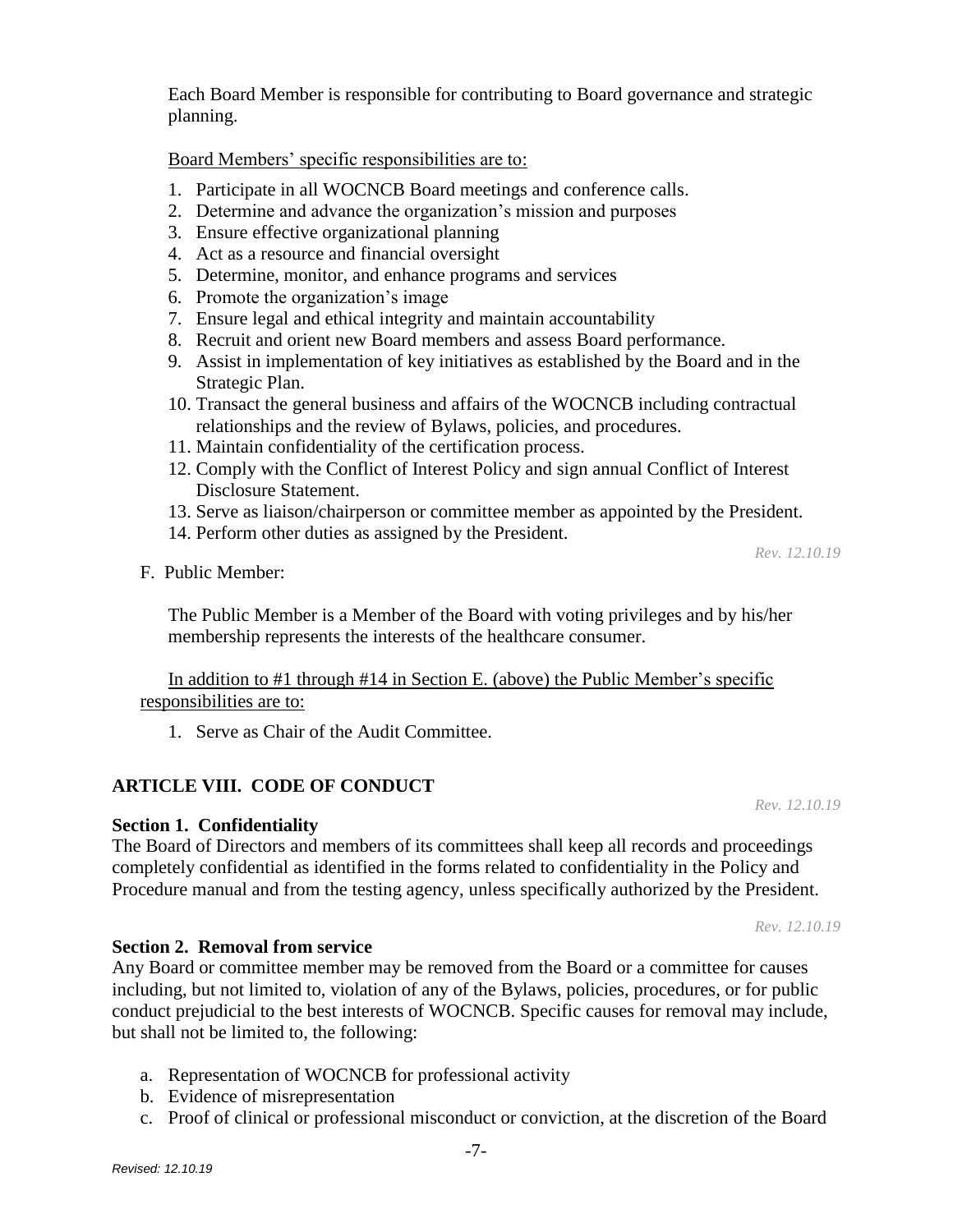Removal of a Board member shall require a two-thirds vote of the members of the Board of Directors. A committee member may be removed at the discretion of the board president.

### **ARTICLE IX. MEETINGS**

Two face-to-face meetings will be held annually: one meeting in the spring and one in the fall. *Rev. 4.18.12* Section 2.

Conference calls shall be scheduled by the President or any three members.

### Section 3.

Section l.

A quorum consists of eight voting members.

Section 4.

At the discretion of the President and with the approval of the Board, Board members or staff may be requested to attend additional meetings to represent the WOCNCB's interests.

*Rev. 3.15.11*

# Section 5.

*Majority Action*

Except as otherwise provided in these Bylaws, every act or decision done or made by a majority of Board members present at any meeting duly held at which a quorum is present shall be the act of the Board. Voting may also be conducted by electronic mail.

### Section 6.

Any Board member whose attendance is less than 75% for any one-year period or who is absent from Board or committee meetings/obligations more than two consecutive times shall be removed from Board membership unless the individual is reinstated by the Board.

# **ARTICLE X. COMMITTEES AND APPOINTMENTS**

The President may create and appoint ad hoc committees as deemed necessary. The President will present the Chair of standing and ad hoc committees for majority approval of the Board.

The standing committees are:

- Advanced Practice
- **Audit**
- **Awards**
- Credentialing Review and Appeals
- **Experiential Pathway**
- $\blacksquare$  Foot Care
- **Item Review**
- **Marketing**
- Nominations
- **Professional Growth Program**
- Public Policy and Advocacy
- WOC Examination

*Rev. 4.18.12*

*Rev. 4.18.12*

*Rev. 4.18.12*

*Rev. 4.18.12*

*12.10.19*